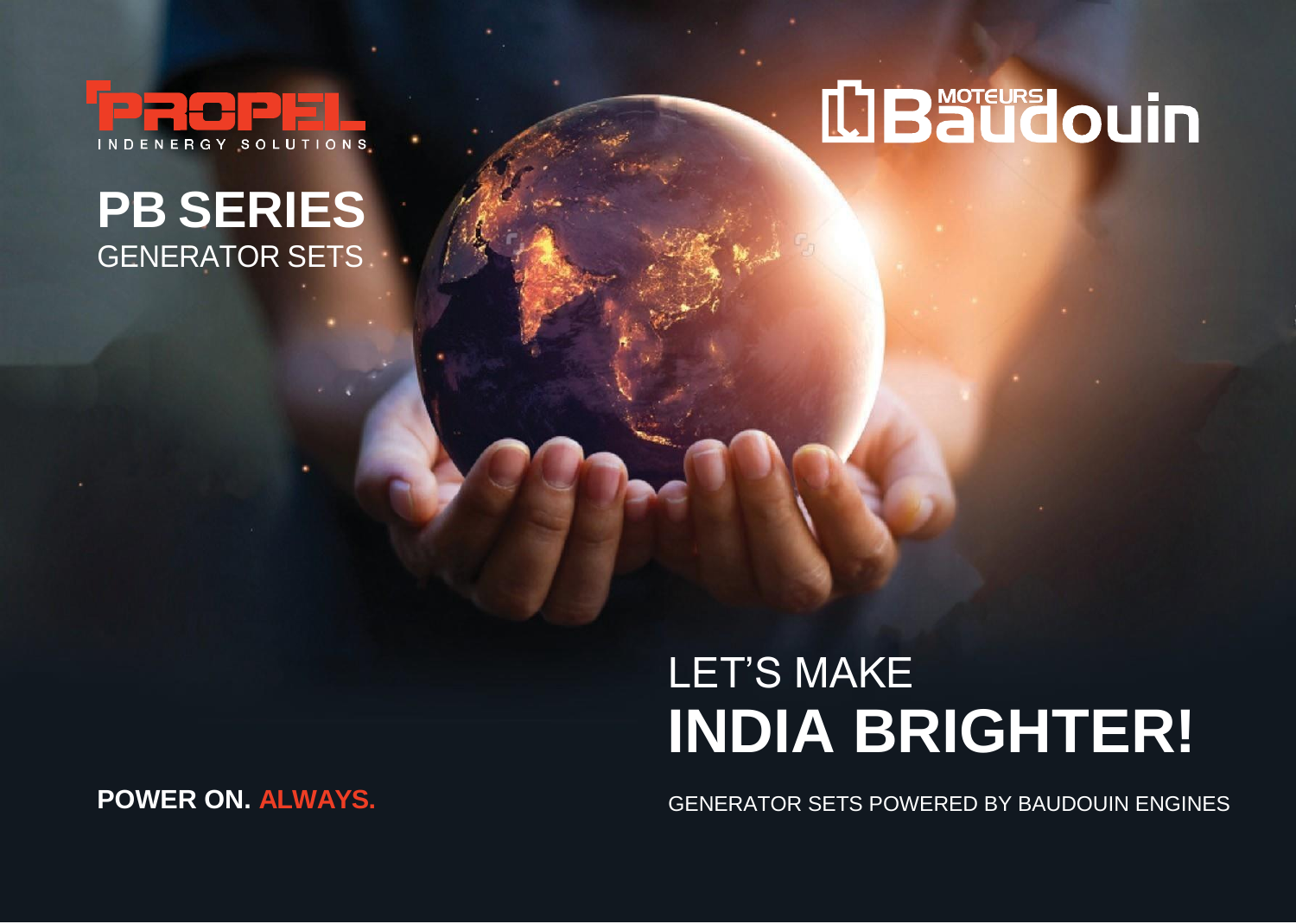## **Baudouin**

For nearly 100 years, Société des Moteurs Baudouin has manufactured the highest quality engines for marine and power generation. The continuous need of power generation, reliability and durability are paramount, and Baudouin has been successfully serving this market since 1918.

Our range is backed by Baudouin's reliability, durability and quality, combined with precision manufacturing, large scale of operation and dedication to continuous improvement. With nine R&D centres across the world we continually improve and tailor our products based on the regulatory requirements and customer feedbacks across the globe.

## **Propel**

Meet the Brand Propel. The brand has emerged to innovate and evolve sustainable energy and power solutions.

Conceptualised by some renowned industry professionals, brand Propel has partnered with world class Baudouin diesel engines and has the option of Leroy Somer, Stamford and MeccAlte for alternators. The offering will cover the range of diesel generator sets from 200 kVA to 2500 kVA on a simple power mode including the product, project, fleet management and after market, with a clear goal of **POWER ON. ALWAYS.**

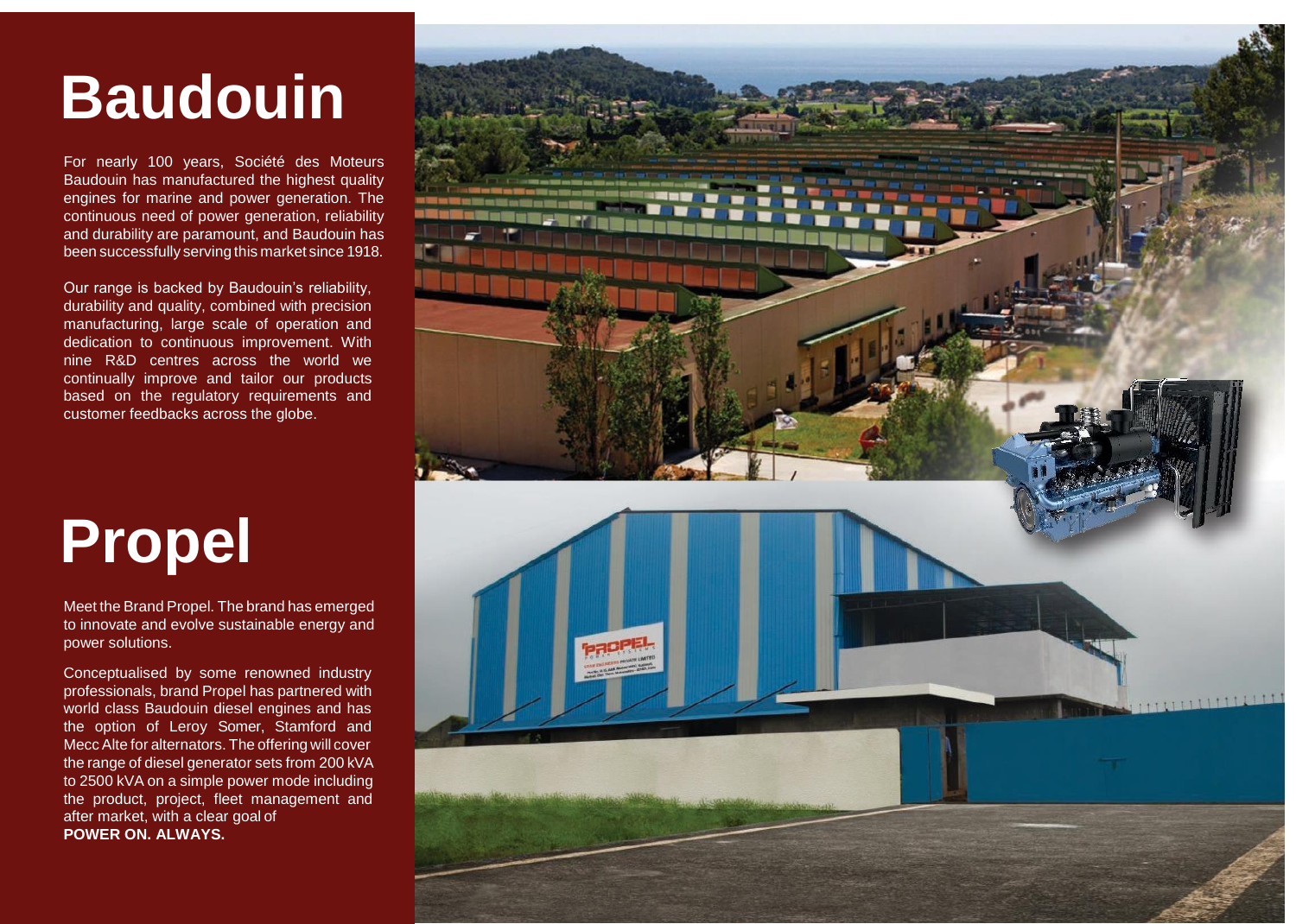# **Heritage**

With years of experience and market research on India's need for energy, ourrange is now backed by Baudouin's reliability, durability and quality, combined with our precision Manufacturing, large scale of operations, and dedication to continuous improvement. With complete control of the preliminary design study to maintain the life cycle of your equipment throughout.

#### **Baudouin PROPEL PB SERIES DG SETS**

- $B$ Baudouin's industrial heritage of 100 years plus.
- Quality, Adaptability, Reliability and Serviceability. r
- Complete Electronic Engine. æ.
- Attractive Fuel Economy. F
- Delayed overhaul periods. **F**

**POWERED BY** 

Baudouin

F In -house packaging with service friendly canopy.